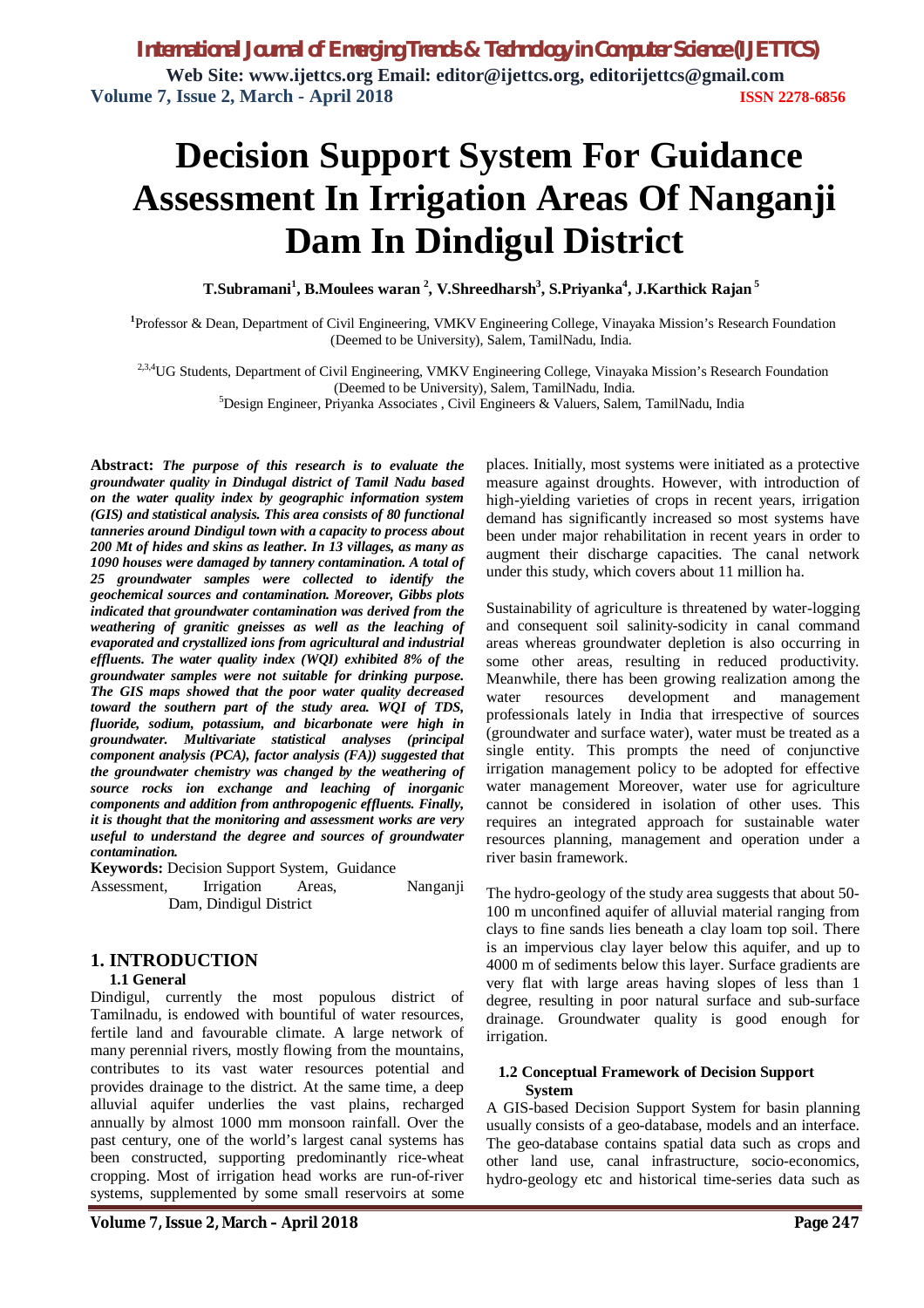rainfall, temperature, evaporation, canal flows, river discharge etc. Often, there are a range of models within the DSS, from simple regression relationships to complex process models such as rainfall-runoff models, flow routing models, groundwater models, crop water requirement computation models, economic models and so on. As the name suggests, DSS can be used to evaluate various management scenarios such as change in land use, canal lining, canal silting and desilting, availability of additional sources of water, prolonged droughts etc and thus help the water resources managers or planners make informed decisions.

A comprehensive geo-database has been developed for all spatial and time series data using Arc Hydro data model. The Arc Hydro Data Model is a standard database format for hydrologic applications including all spatial and time series data. It has been developed and his team at the Centre for Research in Water Resources (CRWR) in conjunction with ESRI.

#### **1.3 Need for Decision Support in Agriculture**

Sustainable Agriculture production and processing systems have become more complex with involvement of biological, chemical, physical processes such as soil, water, climatic scenarios and crop management practices respectively. Decision Support System (DSS) offers a framework within which complex systems can be represented in a structured way, allowing them to be more easily understood and helping to draw out additional information and new insights**.** It is an interactive computer based expert system that helps decision makers to utilize data and models to solve unstructured problems. The applicable use of successful decision support can assist in the sustainability of agricultural resources. Based on the important parameters in agriculture such as type of soil, seed, irrigation, fertilizers, and climatic data the activities in agriculture management can be classified into different categories. For effective and sustainable agriculture management decision support system at each of these activities is very much essential.

#### **1.4 Environmental Impacts**

For most of the world's existing stock of large dams, environmental requirements have played little part in their design and the specification of operating rules. Most dams have been constructed with the emphasis on maximizing the economic returns from the use of water, with little or no understanding of the long-term consequences of alterations to flow volumes, flow patterns and timing, and water quality. However, over the last 30 to 40 years, there has been an increasing awareness that dams modify, in both obvious and subtle ways, as well as at places far removed from the source of impact and often with long time lags, the conditions to which aquatic ecosystems have adapted. Flow regulation can, and frequently has, caused serious degradation of natural ecosystems.

In some places these changes have resulted in the loss of natural resources and processes that contributed to the livelihoods and well-being of the impacts of dams vary substantially from one geographical location to another and are dependent on the exact design and the way a dam is operated, as well as the ecological character of the riverine ecosystem and the socioeconomic context. Every dam has specific characteristics and, consequently, the scale and nature of environmental changes are highly site-specific and often very difficult to predict accurately.

## **2. METHODOLOGY**

Figure 1 shows the methodology of the study



**Figure 1** Methodology

## **3. STUDY AREA**

Dindigul region is composed of a hard rock terrain in Tamil Nadu, South India, and it lies between 10.35° N latitude and 77.98° E longitude. The average rainfall and temperature of this region are 700 mm and 26.38°C, respectively. The main rivers in this district are Dodaganaru, Palar, Kuthiraiyar, Porandalar, Amravati, Manjalar, Varadhamanathi, and Maruthanathi. Three different climatic conditions prevail in this district. Tropical and sub-tropical climate are prevalent in plains and in the Palani and Sirumali hills. Due to the favorable climate, all kinds of horticultural crops are cultivated in this district. A semi and tropical monsoon type of rainfall is predominant in this district.

The geology of this study area is composed of hornblende biotite gneiss (HBG) and charnockite. HBG is the dominant one, and charnockite is covered by hilly terrain in the southern part. Moreover, two anorthosite patches are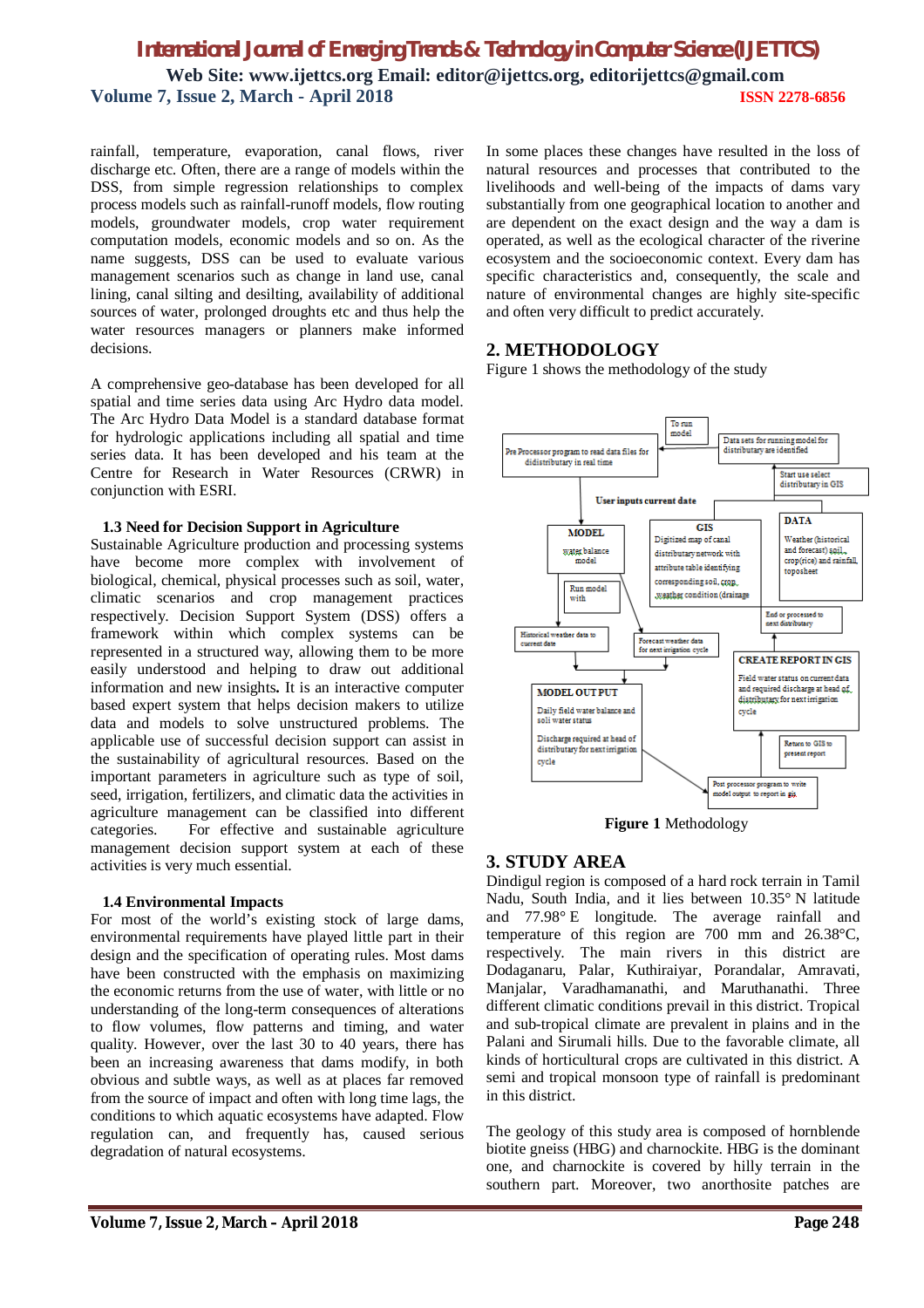observed in the central and eastern margins. Some of granulite patches and garnetiferous quartzofeldspathic gneiss are also present. Other minor rock types are pyroxene granulite, pink augen gneiss, garnetiferous sillimanite graphite gneiss, and granite. The soil types are red loam, laterite soil, black soil, sandy coastal alluvium, and red sandy soil. Red loams are widespread in Dindugal district, except Kodaikanal, while red sandy soils are present in Nilakottai, Oddanchatram, and Palani. Laterite and black soils are dominant in Oddanchatram, Natham and Nilakottai, Oddanchatram, Palani, and Vedasandur respectively.

They are characterized by deeper water levels with high fluctuation condition. Dug well types are the major groundwater extraction method of these zones. Figure 2 shows the Land sat image of the study.



**Figure 2** Landsat Image

Figure 3 shows the Toposheet of the study area



**Figure 3** Toposheet on study area

Figure 4 shows the Location of the study area (Kodavanar watershed)



**Figure 4** Location of the study area (Kodavanar watershed)

## **4. ABOUT SOFTWARE**

Different software packages are important for GIS. Central to this is the GIS application package. Such software is essential for creating, editing and analyzing spatial and attribute data, therefore these packages contain a myriad of GIS functions inherent to them. Extensions or add-ons are software that extends the capabilities of the GIS software package. Component GIS software is the opposite of application software. Component GIS seeks to build software applications that meet a specific purpose and thus are limited in their spatial analysis capabilities. Utilities are stand-alone programs that perform a specific function. For example, a file format utility that converts from on type of GIS file to another. There is also web GIS software that helps serve data through Internet browsers.

#### **4.1 Data**

Data is the core of any GIS. There are two primary types of data that are used in GIS. A geodatabase is a database that is in some way referenced to locations on the earth. Geo databases are grouped into two different types: vector and raster. Vector data is spatial data represented as points, lines and polygons. Raster data is cell-based data such as aerial imagery and digital elevation models. Coupled with this data is usually data known as attribute data. Attribute data generally defined as additional information about each spatial feature housed in tabular format. Documentation of GIS datasets is known as metadata. Metadata contains such information as the coordinate system, when the data was created, when it was last updated, who created it and how to contact them and definitions for any of the code attribute data.

## **4.2 Remote Sensing System**

With the background treatise on remote sensing we have made so far, it would now be easier make an analysis of the different stages in remote sensing.  $\Box$  Origin of electromagnetic energy.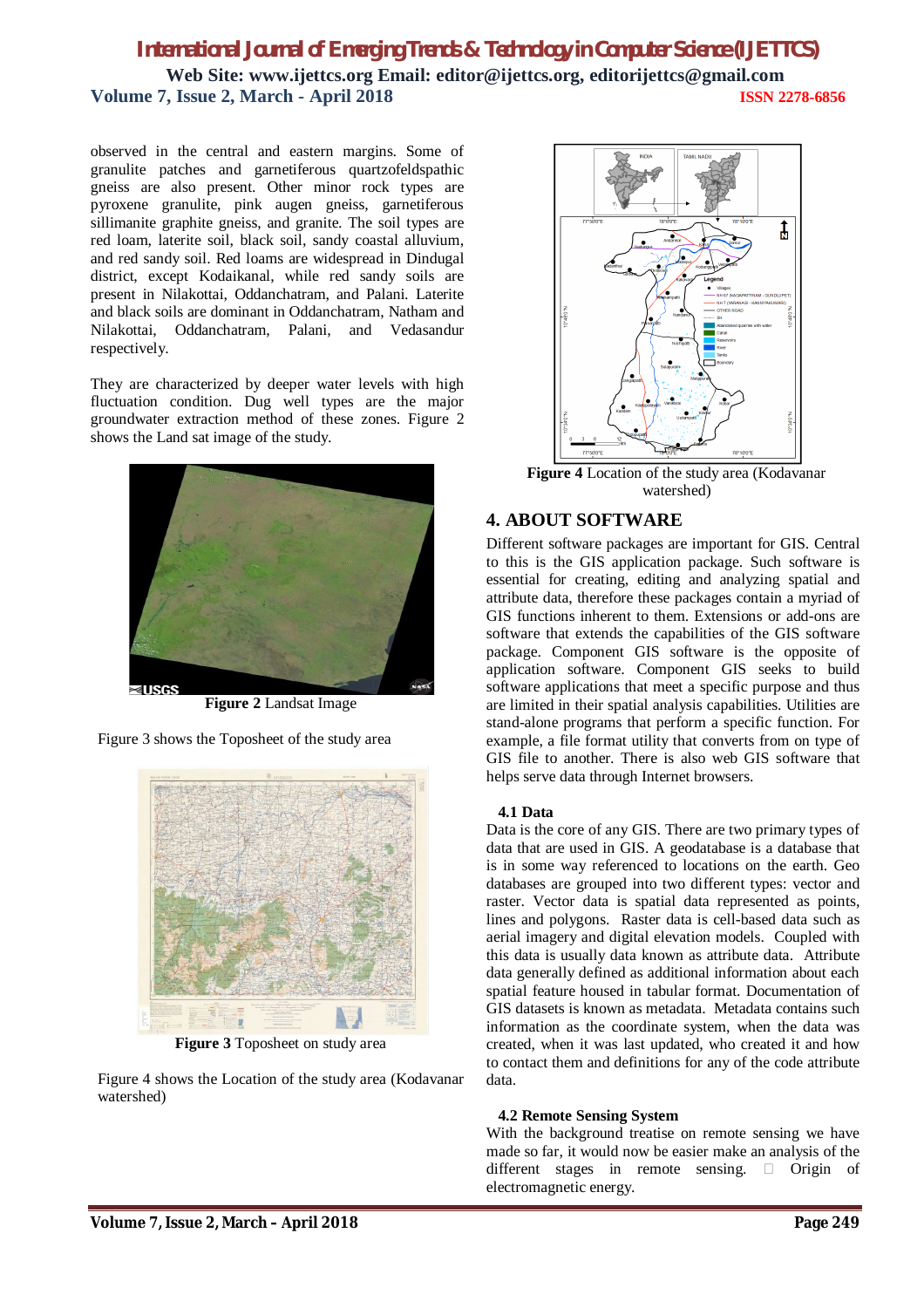## *International Journal of Emerging Trends & Technology in Computer Science (IJETTCS)*

**Web Site: www.ijettcs.org Email: editor@ijettcs.org, editorijettcs@gmail.com Volume 7, Issue 2, March - April 2018 ISSN 2278-6856**

- Transmission of energy
- Intervening of energy or self emission
- Detection of energy
- Transmission or coding of the sensor output
- Collection of ground truth
- Data analysis and interpretation

## **5. DSS IN AGRICULTURE**

Simulation based DSS models are widely applied in agriculture, as these models provide viable input to the management decisions because of their effective predictive capability. The first simulation based DSS comprising of soil module, weather module and crop module called as a Decision Support System for Agrotechnological Transfer (DSSAT) is developed in different regions and crops to decide the type of seed to grow, when and how much to irrigate, rate of application of fertilizer and crop yield prediction. The DSSAT was then modified depending upon the type of crop and agriculture environment. Figure 5 shows the types of DSSAT



**Figure 5** Types of DSSAT

The conventional DSSAT model considered crop predictions on the basis of only soil and plant Nitrogen (N) contents. Along with nitrogen, phosphorus (P) is a major nutrient required in plant growth and reproduction. Land degradation has caused soil P-deficiency which results in a decrease in crop productivity and land cover, increased vulnerability to soil erosion. To resolve this DSSAT was redesigned with soil and plant phosphorus model which is called as DSSAT-P model which helped in simulation of crop growth in P-deficient environments.

## **6. ANALYSIS DATA**

#### **6.1 Groundwater Quality Index 6.1.1 Drinking Water Quality Index (DWQI)**

The 'DWQI' has been calculated to evaluate the suitability of groundwater quality of the Kodavanar watershed for drinking purposes. The WHO (2004) standards for drinking purposes have been considered for the calculation of DWQI. The physical and chemical parameters of pH, TDS, EC, Ca, Mg, Na, K, HCO<sub>3</sub>, Cl, SO<sub>4</sub>, NO<sub>3</sub> and F were utilized. Each of 12 parameters has been assigned a weight (wi) according to its relative importance in the overall quality of water for drinking purposes (Table 1). Figure 6 shows the Annual average rainfall in the study area



**Figure 6** Annual average rainfall in the study area

Figure 7 shows the Geological Settings of (Kodavanar Watershed)



Figure 8 shows the Pre, Post and Water Level Fluctuation of Study Area



Area

Figure 9 shows False Color Composite (FCC) image of Kodavanar watershed (IRS P6 LISS III)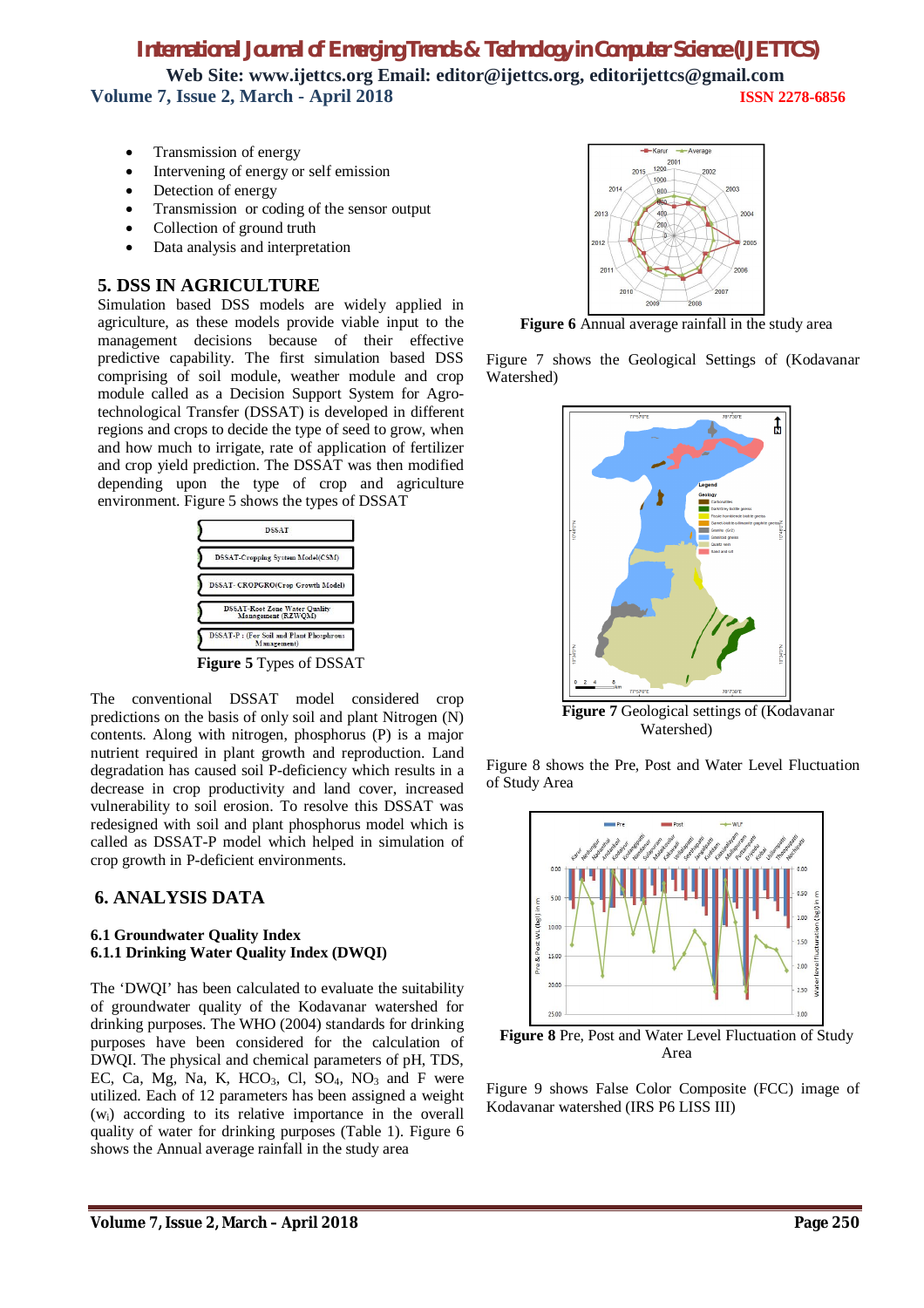

**Figure 9** False Color Composite (FCC) image of Kodavanar watershed (IRS P6 LISS III)

Figure 10 shows Drainage pattern of study area



 **Figure 10** Drainage pattern of study area

Figure 11 shows Drainage density of study area



**Figure 11** Drainage density of study area

Figure 12 shows Lineaments of study area



Figure 13 shows Lineament density of study area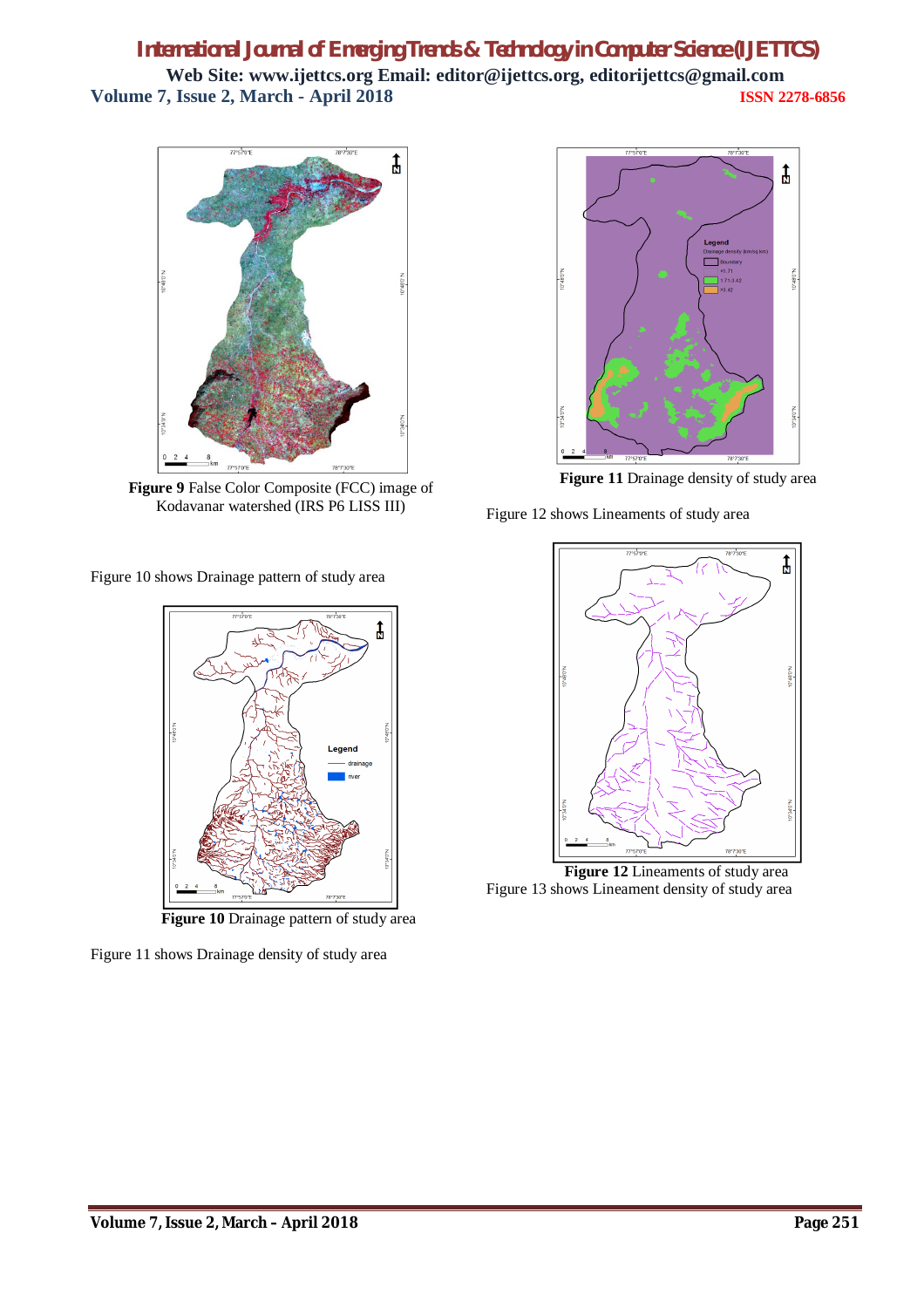

**Figure 13** Lineament density of study area

Figure 14 shows Geomorphological features of study area



**Figure 14** Geomorphological features of study area

Figure 15 shows Electrical conductivities in groundwater



**Figure 15** Electrical conductivities in groundwater

Figure 16 shows TDS Concentration in groundwater



**Figure 16** TDS Concentration in groundwater

Figure 17 shows Chloride concentrations in groundwater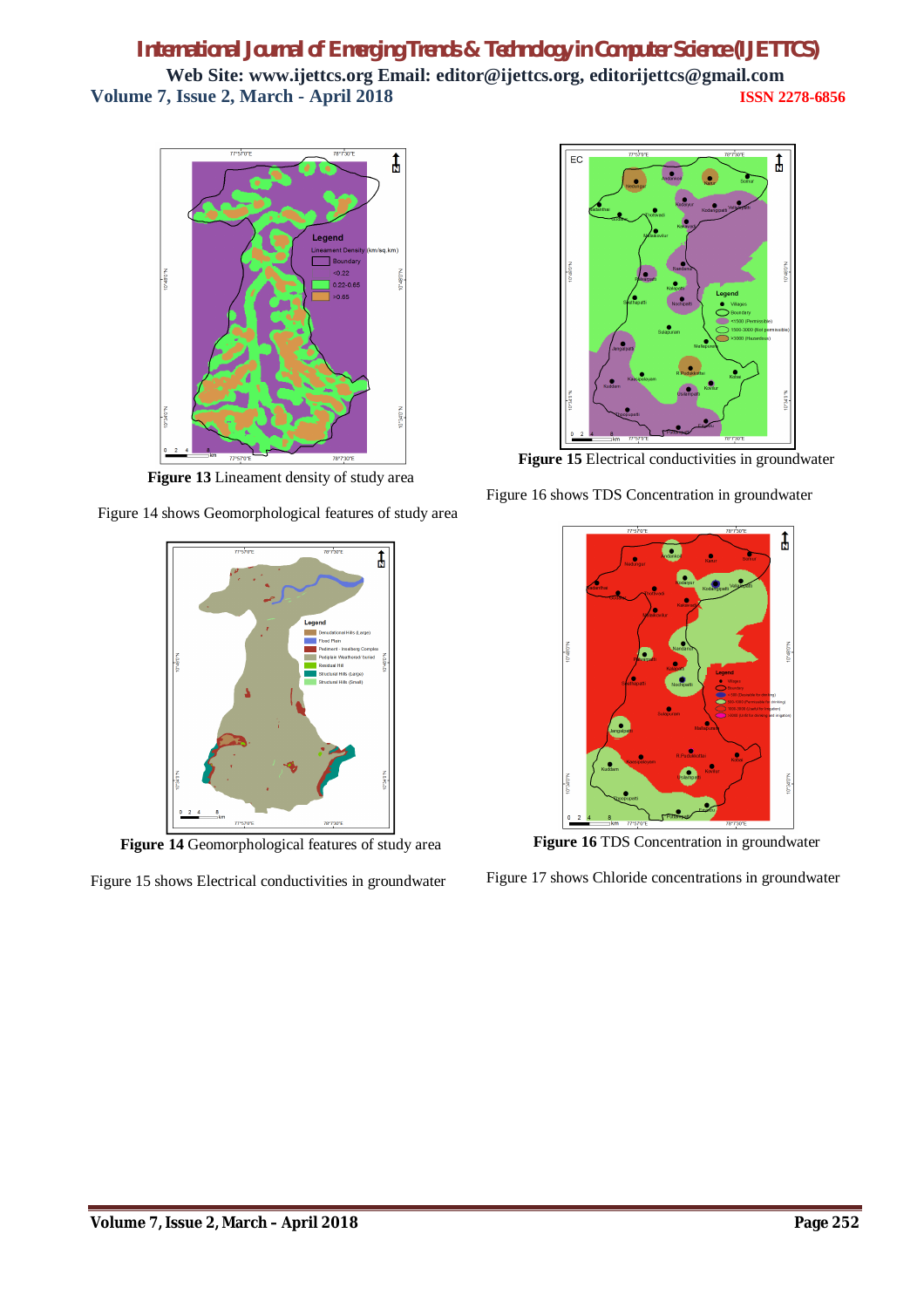

**Figure 17** Chloride concentrations in groundwater

Figure 18 shows Concentration of fluoride in groundwater samples



**Figure 18** Concentration of fluoride in groundwater samples Figure 19 shows Nitrate concentrations in groundwater



**Figure 19** Nitrate concentrations in groundwater

Table 1 shows WHO standards weight  $(w_i)$  and calculated relative weight  $(W_i)$  for each parameter

| <b>Table 1:</b> WHO standards weight $(w_i)$ and calculated |
|-------------------------------------------------------------|
| relative weight $(W_i)$ for each parameter                  |

| relative weight $(w1)$ for each parameter |                        |                   |                                      |  |
|-------------------------------------------|------------------------|-------------------|--------------------------------------|--|
| <b>Parameters</b>                         | <b>WHO</b><br>standard | Weight<br>$(w_i)$ | <b>Relative</b><br>weight<br>$(W_i)$ |  |
| $pH$ (mg/l)                               | $7-9.2$                | 4                 | 0.105                                |  |
| $TDS$ (mg/l)                              | 500-1500               | 4                 | 0.105                                |  |
| $EC$ (mg/l)                               | 1000-<br>1500          | 2                 | 0.053                                |  |
| $Ca \ (mg/l)$                             | 75-200                 | $\overline{c}$    | 0.053                                |  |
| $Mg$ (mg/l)                               | 30-150                 | 2                 | 0.053                                |  |
| $Na$ (mg/l)                               | 50-200                 | 2                 | 0.053                                |  |
| $K$ (mg/l)                                | $10 - 12$              | $\overline{2}$    | 0.053                                |  |
| HCO <sub>3</sub><br>(mg/l)                | 300-600                | 4                 | 0.105                                |  |
| $Cl$ (mg/l)                               | 250-600                | 3                 | 0.079                                |  |
| $SO_4$ (mg/l)                             | 200-600                | 4                 | 0.105                                |  |
| $NO3$ (mg/l)                              | 50-100                 | 5                 | 0.132                                |  |
| F(mg/l)                                   | $0-1.5$                | 4                 | 0.105                                |  |
| Total                                     |                        | 38                | 1.000                                |  |

## **6.2 Irrigation Water Quality Indices (IWQI)**

The various irrigation water quality indices were derived from the primary parameter of drinking water quality (Table 1). In order to assess the irrigation water quality in the watershed an attempt has been made to develop a model on Irrigation Water Quality Index (IWQI). The various irrigation water quality indices such as SAR, SSP, RSC, M-Hazard and K-Ratio were considered to assess the groundwater quality for irrigation. The indices value summed, then classified into excellent to unfit groundwater quality. The output has shown only 16% of area suitable for irrigation, whereas major parts of the area (84%) fall under poor to very poor category. The result has shown, the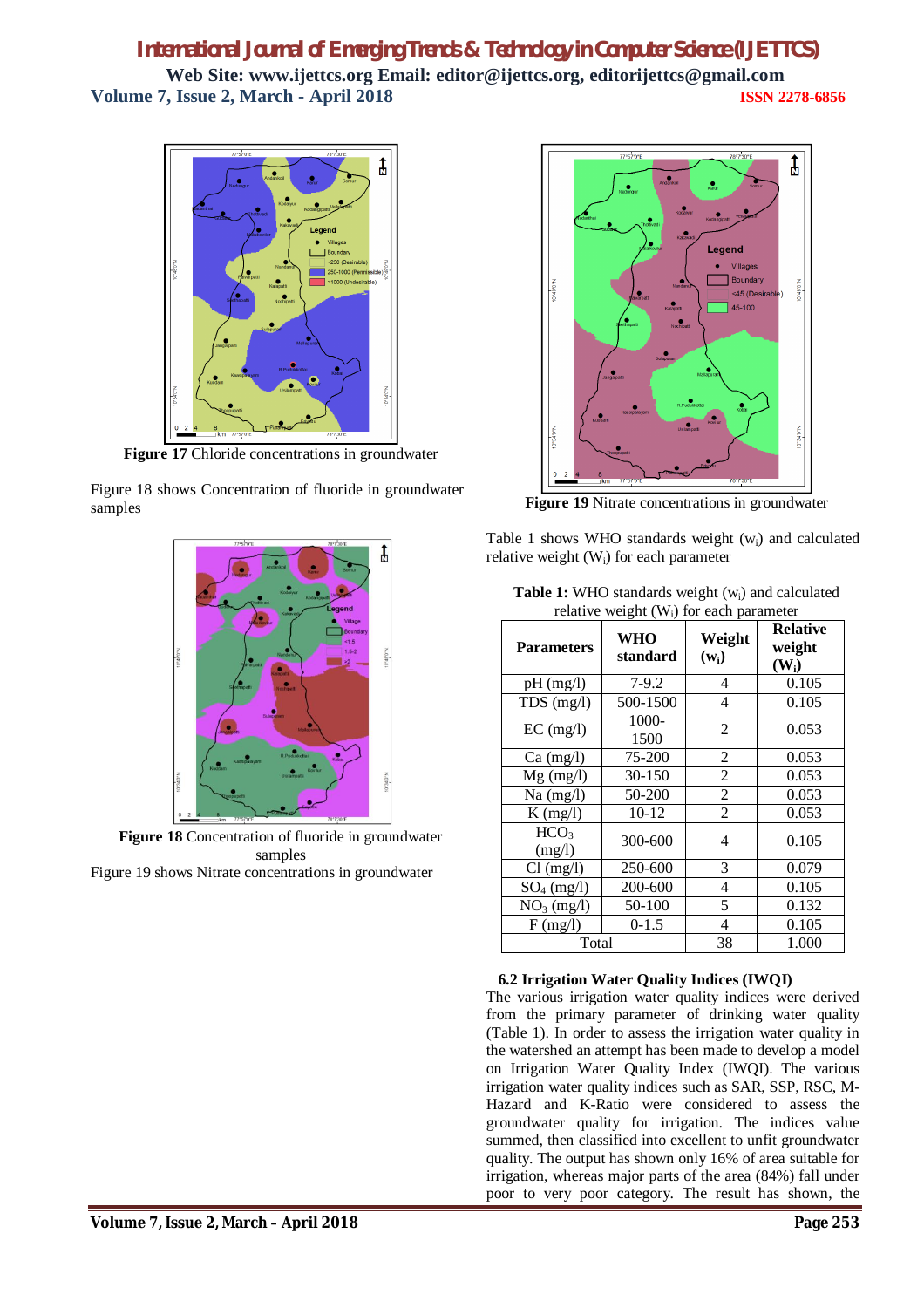quality deterioration in terms of irrigation, which requires sustainable irrigation practices including optimum utilization of fertilizers and selecting organic farming. Based on the quality deterioration the sub-basin further classified into sustainable to highly unsustainable state of groundwater quality for sustainable development.

## **7. CONCLUSION**

- A significant part of canal command area Subbasin, is affected by water-logging and consequent increase in fallow area, reduced productivity and growth in unhygienic living conditions in settlement area.
- One of primary reasons of water-logging in canal command area is canal-induced seepage and unauthorized practice of using more than raster allocation of canal water in head reach.
- Higher cost of groundwater irrigation is major bottleneck for more groundwater use.
- Nevertheless, simulating complex interaction of groundwater and surface water in conjunctive irrigation scenario is a challenging task and requires tools like DSS.
- Various scenarios can be evaluated related to change in canal operation and management, agriculture practice and land use, climate and so on. As far as its generic nature is concerned, it currently lacks capability to simulate any reservoir operation rule and its application is limited to runoff river canal systems. Nevertheless, additional source available from any reservoir or inter-basin transfer can be incorporated without any difficulty. Attempt has been made to make icrop generic enough to model any run-off river canal systems, particularly in our state.

## **References**

- [1]. T.Subramani, and R. Elangovan, "Planning Of A Ring Road Formation For Salem Corporation Using GIS",<br>International Journal of Engineering Research And International Journal of Engineering Industrial Applications, Vol.5, No.II, pp 109-120, 2012
- [2]. T.Subramani,, S.Krishnan. and P.K.Kumaresan.., "Study of Ground Water Quality with GIS Application for Coonur Taluk In Nilgiri District.", International Journal of Modern Engineering Research,Vol.2, No.3, pp 586-592, 2012.
- [3]. T.Subramani, and S.Nandakumar,, "National Highway Alignment Using Gis" International Journal of Engineering Research and Applications, Vol.2, Issue.4, pp 427-436, 2012.
- [4]. T.Subramani, and P.Malaisamy,"Design of Ring Road For Erode District Using GIS", International Journal of Modern Engineering Research,Vol.2, No.4, pp 1914 - 1919,2012.
- [5]. T.Subramani., P.Krishnamurthi., "Geostatical Modelling For Ground Water Pollution in Salem by Using GIS", International Journal of Engineering Research and Applications ,Vol. 4, Issue 6( Version 2), pp.165-172, 2014.
- [6]. T.Subramani., T.Manikandan., "Analysis Of Urban Growth And Its Impact On Groundwater Tanneries By Using Gis",

International Journal of Engineering Research and Applications, Vol. 4, Issue 6( Version 2), pp.274-282, 2014.

- [7]. T.Subramani., P.Someswari, "Identification And Analysis Of Pollution In Thirumani Muthar River Using Remote Sensing", International Journal of Engineering Research and Applications, Vol. 4, Issue 6( Version 2), pp.198-207, 2014.
- [8]. T.Subramani., S.Krishnan., C.Kathirvel. S.K.Bharathi Devi., "National Highway Alignment from Namakkal to Erode Using GIS" , International Journal of Engineering Research and Applications ,Vol. 4, Issue 8( Version 6), pp.79-89, 2014.
- [9]. T.Subramani., A.Subramanian.,C.Kathirvel.,S.K. Bharathi Devi., " Analysis and Site Suitability Evaluation for Textile Sewage Water Treatment Plant in Salem Corporation, Tamilnadu Using Remote Sensing Techniques" , International Journal of Engineering Research and Applications , Vol. 4, Issue 8( Version 6), pp.90-102, 2014.
- [10]. T.Subramani. C.T.Sivakumar., C.Kathirvel., S.Sekar., Identification Of Ground Water Potential Zones In Tamil Nadu By Remote Sensing And GIS Technique" International Journal of Engineering Research and Applications , Vol. 4, Issue 12(Version 3), pp.127-138, 2014.
- [11]. T.Subramani., S.Sekar., C.Kathirvel. C.T. Sivakumar, "Geomatics Based Landslide Vulnerability Zonation Mapping - Parts Of Nilgiri District, Tamil Nadu, India", International Journal of Engineering Research and Applications, Vol. 4, Issue 12(Version 3), pp.139-149, 2014.
- [12]. T.Subramani., S.Sekar., C.Kathirvel. C.T. Sivakumar, "Identification Of Soil Erosion Prone Zones Using Geomatics Technology In Parts Of North Arcot And Dharmapuri District", International Journal of Engineering Research and Applications, Vol. 4, Issue 12(Version 3), pp.150-159, 2014
- *[13]. T.Subramani, R.Vasantha Kumar, C.Krishnan "Air Quality Monitoring In Palladam Taluk Using Geo Spatial Data", International Journal of Applied Engineering Research (IJAER),Volume 10, Number 32, Special Issues pp.24026-24031,2015*
- [14]. T.Subramani,"Identification Of Ground Water Potential Zone By Using GIS", International Journal of Applied Engineering Research (IJAER), Volume 10, Number 38, Special Issues, pp.28134-28138, 2015
- [15]. T.Subramani, M.Sivagnanam , " Suburban Changes In Salem By Using Remote Sensing Data" , International Journal of Application or Innovation in Engineering & Management (IJAIEM) , Volume 4, Issue 5, May 2015 , pp. 178-187 , ISSN 2319 - 4847. 2015
- [16]. T.Subramani, P.Malathi , " Drainage And Irrigation Management System For Salem Dist Tamilnadu Using GIS" , International Journal of Application or Innovation in Engineering & Management (IJAIEM) , Volume 4, Issue 5, pp. 199-210 , 2015
- [17]. T.Subramani, P.Malathi , " Land Slides Hazardous Zones By Using Remote Sensing And GIS" , International Journal of Application or Innovation in Engineering & Management (IJAIEM) , Volume 4, Issue 5, pp. 211-222 , 2015
- *[18]. T.Subramani, D.Pari, "Highway Alignment Using Geographical Information System" , IOSR Journal of Engineering, Volume 5 ~ Issue 5 ,Version 3, pp 32-42, 2015*
- [19]. T.Subramani, G.Raghu Prakash , " Rice Based Irrigated Agriculture Using GIS" , International Journal of Emerging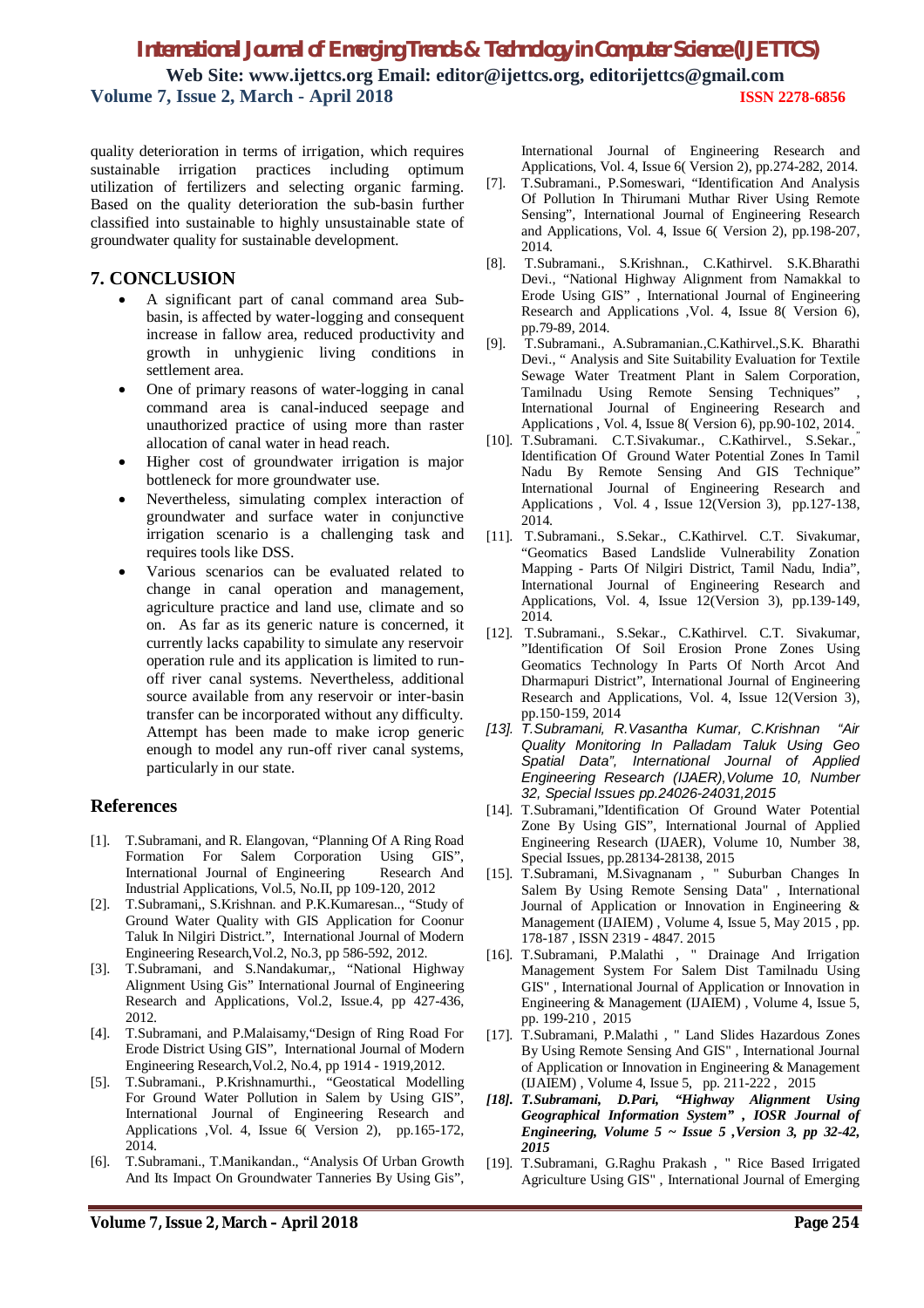Trends & Technology in Computer Science (IJETTCS) , Volume 5, Issue 3, pp. 114-124 , 2016.

- [20]. T.Subramani, E.S.M.Tamil Bharath , " Remote Sensing Based Irrigation And Drainage Management System For Namakkal District" , International Journal of Emerging Trends & Technology in Computer Science (IJETTCS) , Volume 5, Issue 3, pp. 071-080 , 2016.
- [21]. T.Subramani, A.Janaki , " Identification Of Aquifer And Its Management Of Ground Water Resource Using GIS In Karur" , International Journal of Emerging Trends & Technology in Computer Science (IJETTCS) , Volume 5, Issue 3, pp. 081-092 , 2016.
- [22]. T.Subramani, C.Kathirvel , " Water Shed Management For Erode District Using Gis " , International Journal of Emerging Trends & Technology in Computer Science (IJETTCS) , Volume 5, Issue 3, pp. 093-103 , 2016.
- [23]. T.Subramani, A.Kumaravel , " Analysis Of Polymer Fibre Reinforced Concrete Pavements By Using ANSYS" , International Journal of Application or Innovation in Engineering & Management (IJAIEM) , Volume 5, Issue 5, pp. 132-139 , 2016 .
- [24]. T.Subramani, S.Sounder , " A Case Study And Analysis Of Noise Pollution For Chennai Using GIS" , International Journal of Emerging Trends & Technology in Computer Science (IJETTCS), Volume 5, Issue 3, pp. 125-134, 2016.
- [25]. T.Subramani, K.M.Vijaya , " Planning And Design Of Irrigation System For A Farm In Tanjavur By Using Remote Sensing" , International Journal of Emerging Trends & Technology in Computer Science (IJETTCS), Volume 5, Issue 3, pp. 135-146, 2016.
- [26]. T.Subramani, G.Kaliappan , " Water Table Contour For Salem District Tamilnadu using GIS" , International Journal of Emerging Trends & Technology in Computer Science (IJETTCS) , Volume 5, Issue 3, pp. 147-158 , 2016.
- [27]. T.Subramani, K.Kalpana , " Ground Water Augmentation Of Kannankuruchi Lake, Salem, TamilNadu Using GIS – A Case Study " , International Journal of Emerging Trends & Technology in Computer Science (IJETTCS), Volume 5, Issue 3, pp. 210-221 , 2016.
- [28]. T.Subramani, T.Dhanalakshmi, S.Priyanka , " Rainfall Screening Methodology For Salem Hill Using TRMM Method " , International Journal of Emerging Trends & Technology in Computer Science (IJETTCS), Volume 6, Issue 3, May - June 2017 , pp. 118-125 , ISSN 2278-6856.
- [29]. T.Subramani, L Syed Sharukh, S.Priyanka , " Water Resource Planning And Implementation For Chennai Metro Using GIS " , International Journal of Emerging Trends & Technology in Computer Science (IJETTCS), Volume 6, Issue 3, May - June 2017 , pp. 126-137 , ISSN 2278-6856
- [30]. T.Subramani, S.Jayaraj, S.Priyanka , " Impact Of Temperature And Its Effects In Hydrology In Yercaud Hill " , International Journal of Emerging Trends & Technology in Computer Science (IJETTCS), Volume 6, Issue 3, May - June 2017 , pp. 138-147 , ISSN 2278-6856.
- [31]. T.Subramani, K.K.Venkatachala Moorthy, S.Priyanka , " Assessment Of Impact On Aquaculture Using Remote Sensing Data And Gis In Tiruchendur " , International Journal of Emerging Trends & Technology in Computer Science (IJETTCS), Volume 6, Issue 3, May - June 2017 , pp. 157-166 , ISSN 2278-6856.
- [32]. T.Subramani, R.K.Sridhar, S.Priyanka , " Natural Fibre As Soil Stabilizer For Construction " , International Journal of Application or Innovation in Engineering & Management (IJAIEM), Volume 6, Issue 5, May 2017 , pp. 274-284 , ISSN 2319 - 4847.
- [33]. T.Subramani, M.A.Chitra, S.Priyanka , " Management Of Rainwater And Its Conjuctive Use In Kolli Hill Area Using Remote Sensing " , International Journal of Emerging Trends & Technology in Computer Science (IJETTCS), Volume 6, Issue 3, May - June 2017 , pp. 167-175 , ISSN 2278-6856.
- [34]. T.Subramani, K.Sukumar, S.Priyanka , " Sugar Cane Modeling Using GIS And Remote Sensing For Perambalur District " , International Journal of Emerging Trends & Technology in Computer Science (IJETTCS), Volume 6, Issue 3, May - June 2017 , pp. 208-218 , ISSN 2278-6856.
- [35]. T.Subramani, K.S.Balaji, S.Priyanka , " Assessment Of Ground Water Quality In And Around Thuraiyur Taluk By Using Remote Sensing " , International Journal of Emerging Trends & Technology in Computer Science (IJETTCS), Volume 6, Issue 3, May - June 2017 , pp. 219-228 , ISSN 2278-6856.
- [36]. T.Subramani, K.Ashok Kumar, A.Ganesan, P.Senthil, G.Gunasekar , " Design And Management Of Mettur Dam By Predicting Seepage Losses Using Remote Sensing " , International Journal of Application or Innovation in Engineering & Management (IJAIEM), Volume 6, Issue 5, May 2017 , pp. 327-336 , ISSN 2319 - 4847.
- [37]. T.Subramani, G.Thulasirajan, S.Priyanka , " Appraisal Of Kanjamalai Iron Ore Deposit Using Remote Sensing And Geographical Information System " , International Journal of Emerging Trends & Technology in Computer Science (IJETTCS), Volume 6, Issue 3, May - June 2017 , pp. 229- 240 , ISSN 2278-6856.
- [38]. T.Subramani, N.Ellavarasi , S.Priyanka , " Ring Road Alignment For Thuraiyur Using GIS " , International Journal of Emerging Trends & Technology in Computer Science (IJETTCS), Volume 6, Issue 3, May - June 2017 , pp. 241-251 , ISSN 2278-6856.

#### **AUTHOR**



**Prof.Dr.T.Subramani** Working as a Professor and Dean of Civil Engineering in VMKV Engineering College, Vinayaka Missions Research Foundation (Deemed to be University),Salem,TamilNadu, India. Having more than 28 years of Teaching experience in

Various Engineering Colleges. He is a Chartered Civil Engineer and Approved Valuer for many banks. Chairman and Member in Board of Studies of Civil Engineering branch. Question paper setter and Valuer for UG and PG Courses of Civil Engineering in number of Universities. Life Fellow in Institution of Engineers (India) and Institution of Valuers. Life member in number of Technical Societies and Educational bodies. Guided more than 420 students in UG projects and 300 students in PG projects. He is a reviewer for number of International Journals and published 201 International Journal Publications and presented more than 55 papers in International Conferences. Also presented more than 45 papers in National conferences and published 4 books.



**B**.Moulees waran is pursuing B.E Under graduate in the branch of Civil Engineering at Vinayaka Missions Kirupananda Variyar Engineering College, Vinayaka Missions Research Foundation, Salem. He has well

knowledge in AUTOCAD drawing. His hobbies are playing Volleyball, drawing, Reading books.